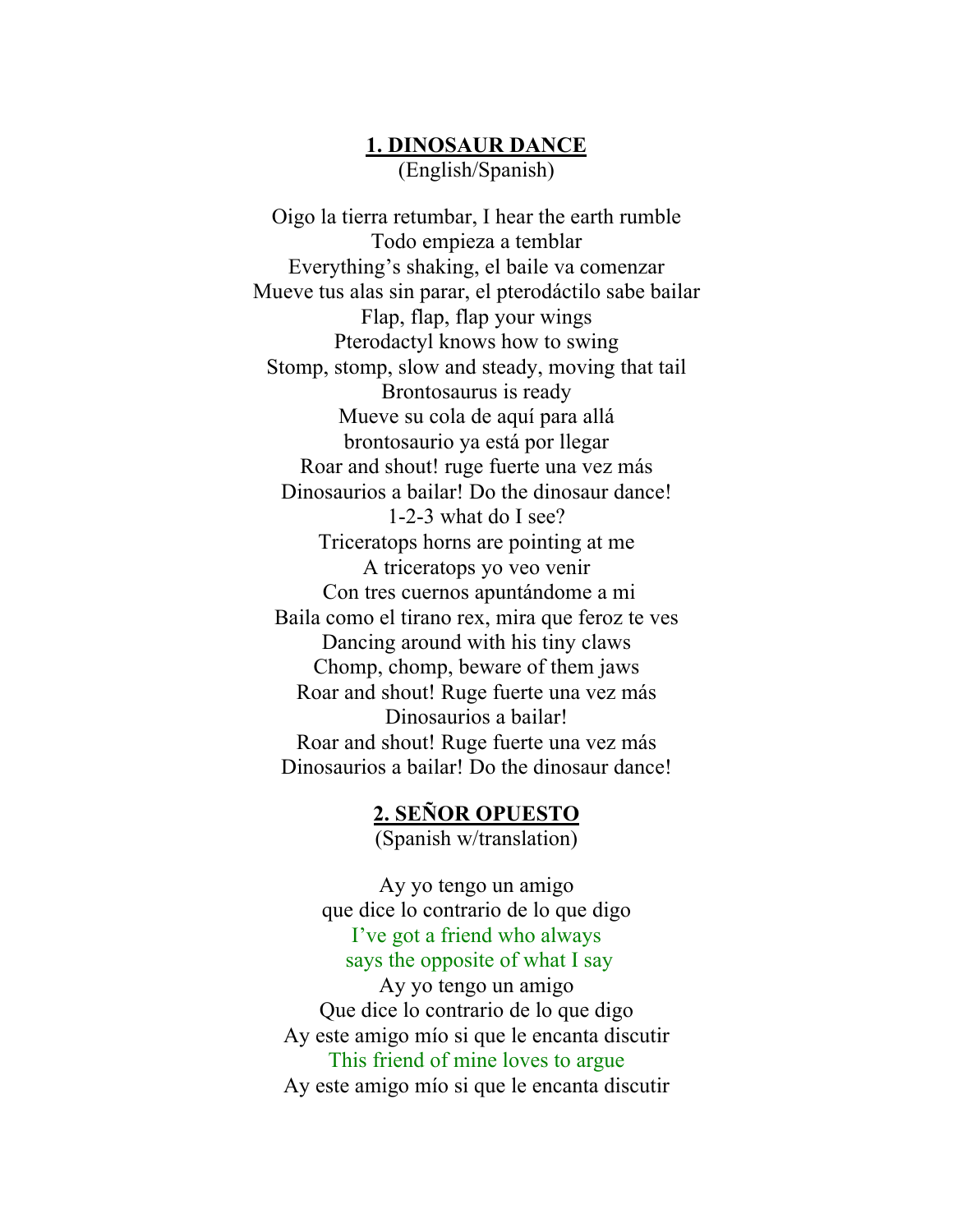Si tú dices que si, el dice que no Que sí, que no, que no And if you say yes, he says no, yes-no, no Sí tu vas pa'arriba, el va pa'abajo, arriba-abajo If you go up, then he goes down, up-down Opuesto, que mal se ha puesto esto Mr. Opposite, this is out of control Tú dices lo contrario de lo que digo You say the contrary of what I say Señor Opuesto que voy a hacer contigo? Mr. Opposite, what will I do with you? No tienes que estar de acuerdo con lo que digo At least we can agree to disagree Si quiere ir rápido, el va despacio, rápido, despacio If you want to go fast, he'll go slow, fast- slow Si tu vas a la izquierda, el va a la derecha Izquierda, derecha If you go left, he'll go right, left-right Que sí, que no, que no, que va Mi amigo dice lo opuesto, que digo yo Yes, no, that's how it goes My friend says the opposite of what I say Siempre dice lo mismo, siempre va en la contraría He's always like that, always the opposite Siempre va para un lado y sale por el otro If I go one way, he goes to the other Que sí que no, que no, que va Mi amigo dice lo opuesto, que digo yo Yes, no, that's how it goes My friend says the opposite of what I say Señor opuesto es lo que es él Mr. Opposite, that's how he is En contra vía siempre va y si lo quieres déjalo como es He's always contrary So if you don't mind just let him be Quien lo pudiera convencer del otro lado? Who's going to convince him to change sides? Quien lo pudiera hacer cambiar a otro costado? Who's going to convince him otherwise?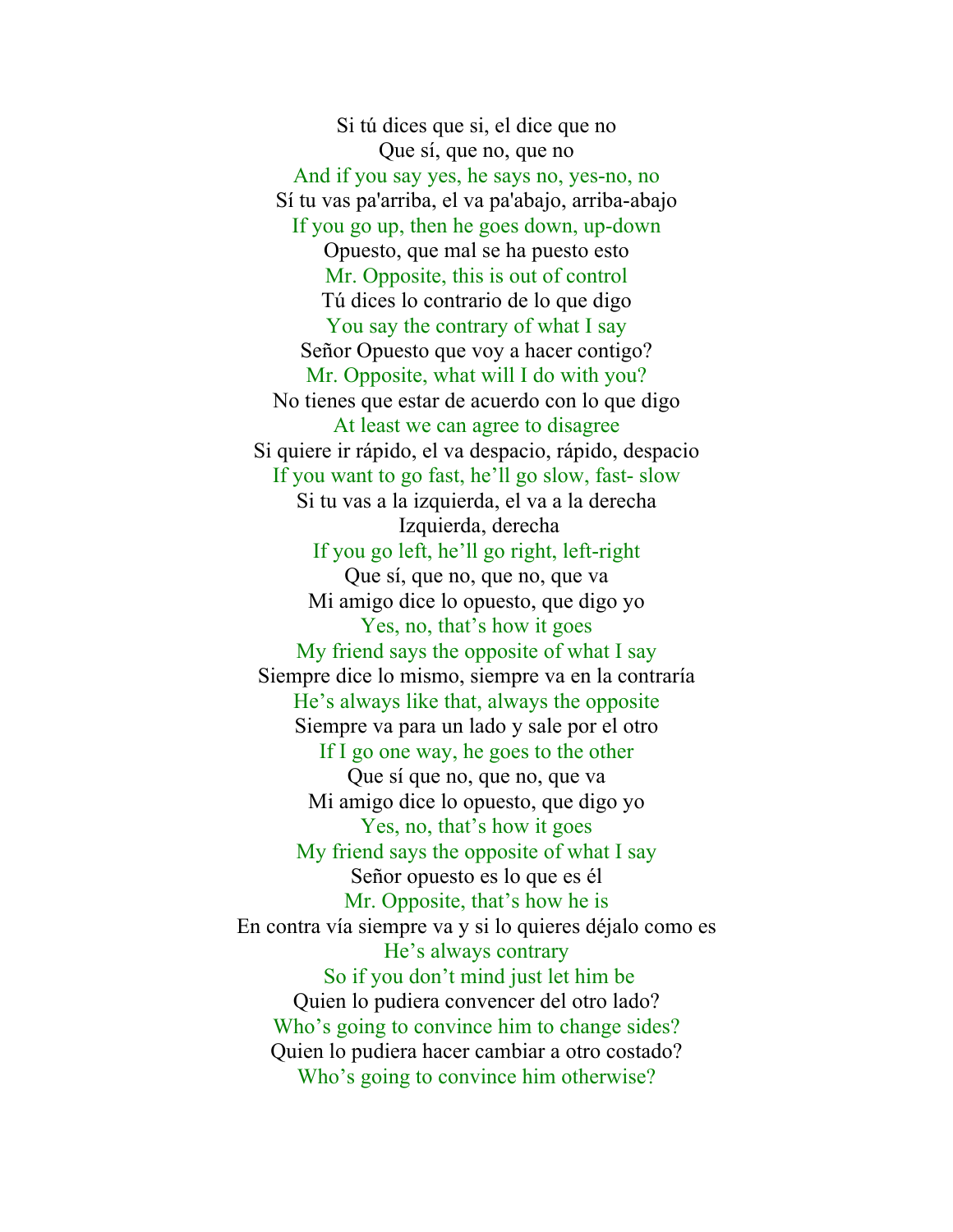# **3. IT'S MY BIRTHDAY** (English**)**

I couldn't sleep last night, was thinking, it's finally here That special day that only comes one time a year I went downstairs but everything was just the same Did everyone forget? Or was this some sort of funny game? What is going on? Could someone tell me what this is about? 'Cause if nothing changes I'm gonna stand up and I'm gonna shout! It's my birthday, my special holiday It's my birthday, I wanna celebrate Rain or shine, I should party away Eat some cake, smile n play 'Cause I'm one year older today It's my birthday, I wanna celebrate The walk to school was like any other ordinary day No special treatment from my friends Or smiles sent to my way By now I thought I'd hear that birthday melody I guess I'll have to settle for a happy birthday to me On my way home, I just continued to mope and pout Then I opened the door And they all stood up and gave a shout It's your birthday, your special holiday It's your birthday, we wanna celebrate Rain or shine, we should party away Eat some cake, smile n play ''Cause you're one year older today It's your birthday, we wanna celebrate

> **4. PESADILLAS** (Spanish w/translation)

A veces tengo pesadillas de hormigas Más grandes que una ardilla Sometimes I have nightmares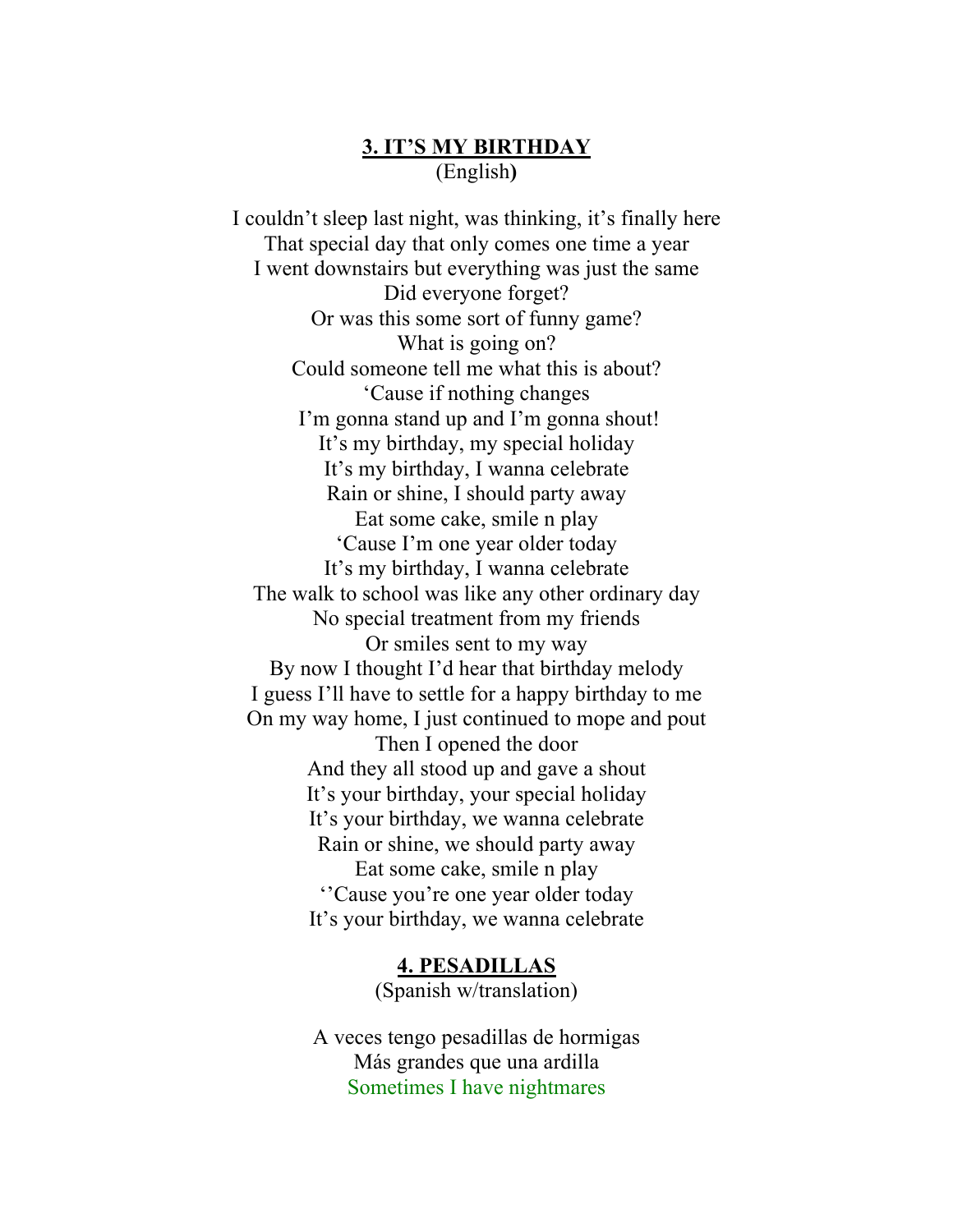Of ants the size of squirrels Y me van persiguiendo y yo corriendo Hasta que me despierto I dream they are chasing me And I'm running away until I wake up Pesadillas de monstruos y fantasmas Debajo de mi cama I've have bad dreams of monsters and ghosts Under my bed Escucho el búho que ulula y me asusta Y no puedo dormir oh no I hear the owl hooting, he frightens me And I can't go back to sleep Oh-oh, oh-oh, no me puedo dormir oh no Oh No, Oh-oh, oh-oh, I can't go back to sleep oh no Oh-oh, oh-oh, no me puedo dormir. Oh-oh, oh-oh, I can't go back to sleep A veces sueño con brujas que me embrujan Y me llevan lejos Sometimes I dream about witches, bewitching me And taking me far away Y me levanto llorando Sin saber que es lo que estaba soñando I wake up crying and confused Not knowing what I was dreaming about Como es que veo sombras que se transforman En esta noche oscura How is it that I see shadows transforming In the dark of the night Y me despierto temblando y gritando Que no me puedo dormir oh no And I wake up shivering and yelling And I can't go back to sleep Que alguien venga a chequear Que no hay nada debajo de mi cama I hope someone comes and checks That there's nothing under my bed Y que prendan la luz que esta al lado de mi almohada And turns on my night light next to my pillow Y entre abrazos me digan que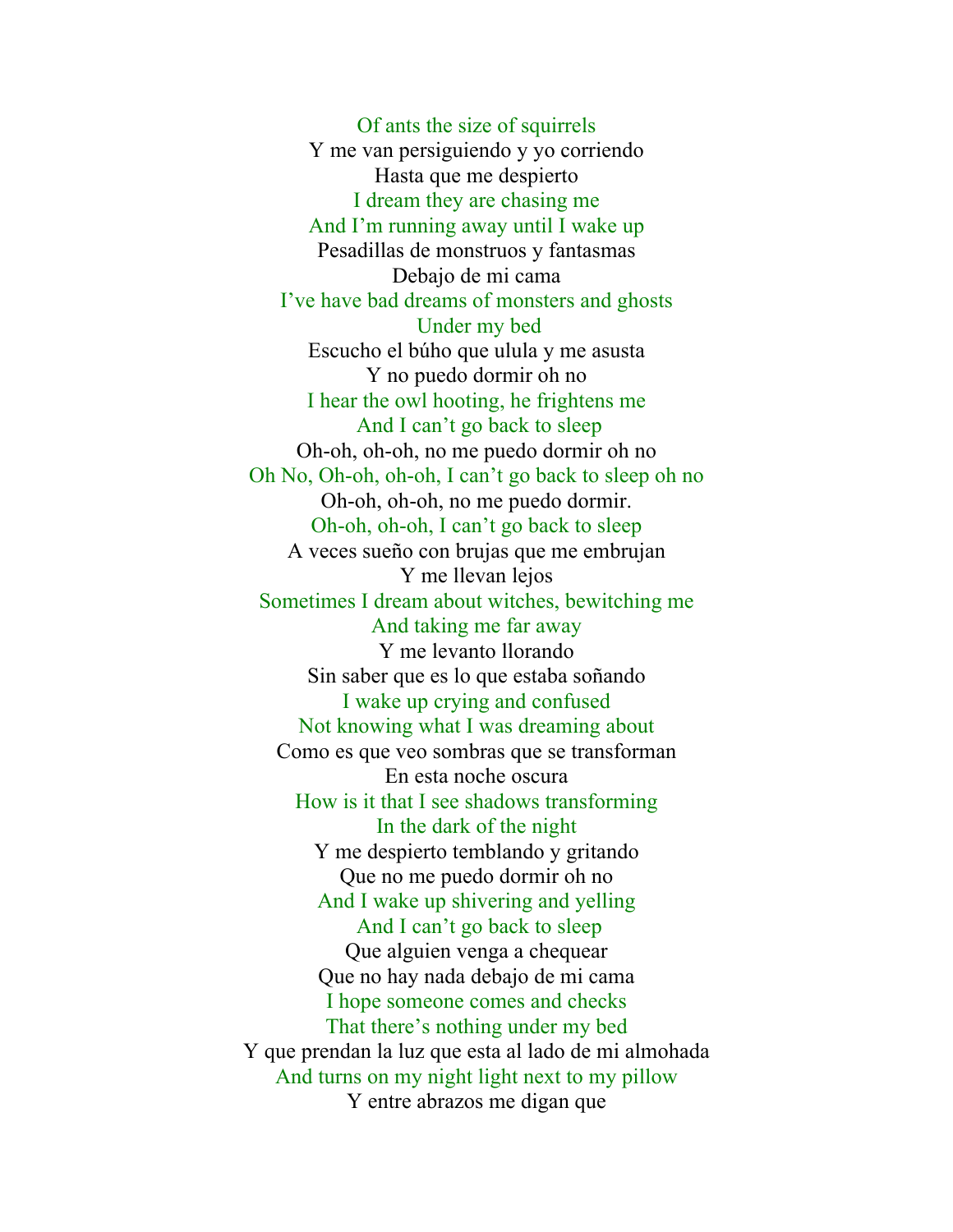Es un mal sueño y ya And hug me and tell me, it's ok It's just a bad dream O la canción de pesadillas Que por la noche da vueltas en mi cabeza Sometimes there are songs about bad dreams That at night get into my head Y yo me quedo cantando, tarareando Que no me puedo dormir oh no And I lay singing and humming 'Cause I can't go back to sleep Prendan la luz, que me abracen fuerte Put on the light and hug me tight

#### **5. QUE LLUEVA**

(Spanish w/ translation)

Yo quiero que llueva, llueva para saltar en los charcos I want it to rain so I can jump in the puddles Y jugar bajo la lluvia, en un zipote aguacero I want to play in the rain when it's pouring Ponerme mi impermeable mis botas y mi paraguas Put on my raincoat, my boots and get my umbrella Yo quiero que llueva, llueva para saltar en los charcos I want it to rain, rain so I can jump in the puddles Los ríos quieren que llueva, para ser fuertes y grandes The rivers want it to rain so they can be big and strong Las flores quieren que llueva, para verse más hermosas The flowers want it to rain so they can look prettier Las plantas se ponen verdes, los lagos crecen y crecen. The plants will get greener the lakes will grow and grow La tierra quiere que llueva y así se rejuvenece The land wants it to rain so it will rejuvenate El agua sube, sube, sube, sube hasta las nubes The water goes up, up, up into the clouds Es por que el sol la evapora y las nubes se emocionan When the sun evaporates it the clouds become joyous Las nubes se llenan, llenan Cuando el agua se condensa The clouds get filed up when the water condensates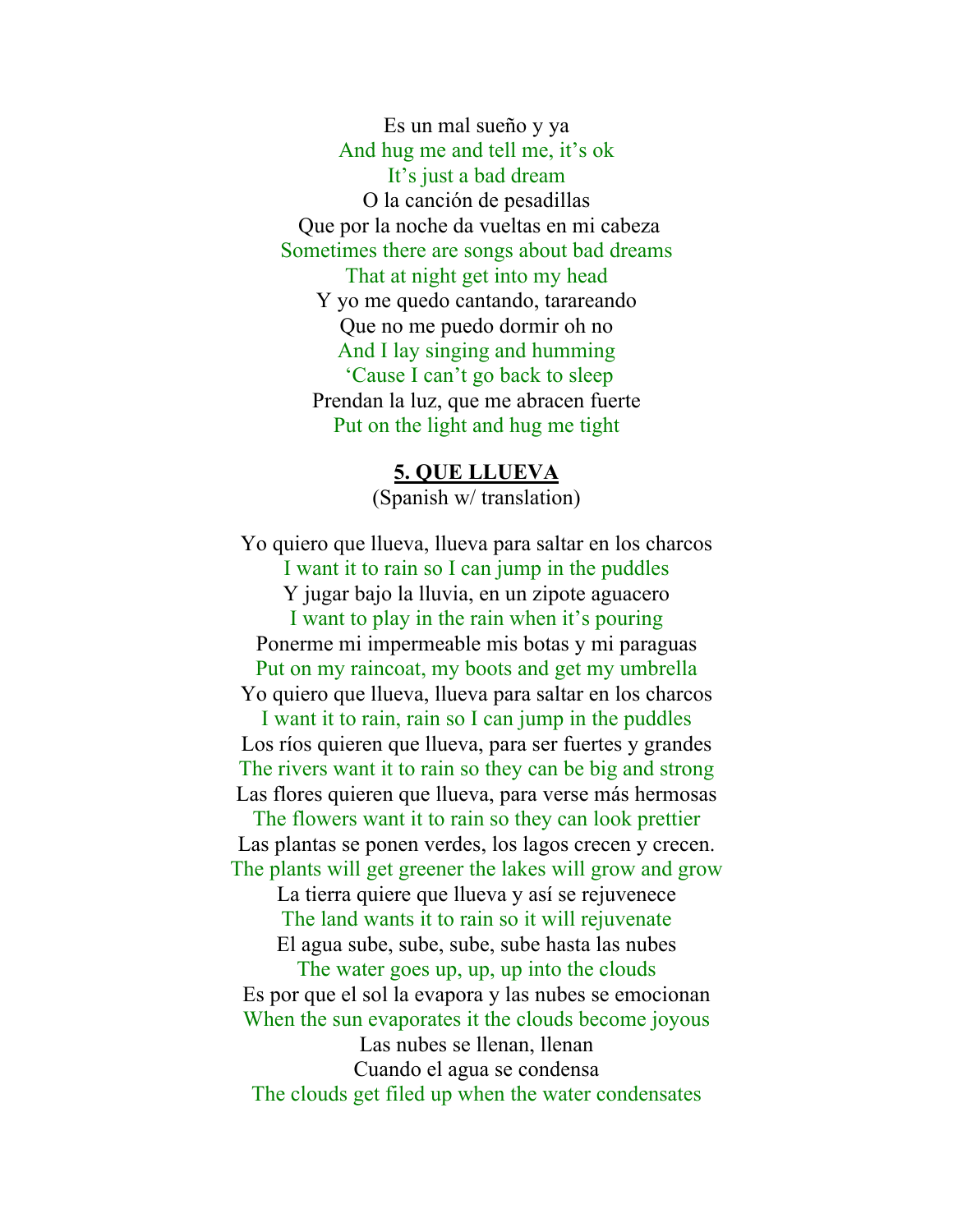Y luego se precipitan y allí es cuando todos gritan Then it precipitates and everyone shouts Que llueva, que llueva, yo quiero que llueva, llueva It's raining, it's pouring, I want it to rain, rain Que los pajaritos bailen y todos los niños canten I want to see birdies dancing And all of the children chanting

> **6. WHEN I GROW UP** (English/Spanish)

When I grow up I wanna be a pilot Quiero ser piloto cuando yo sea grande When I grow up I wanna be a teacher Quiero ser profesor cuando yo sea grande Ser bailarina, super héroe Tantas cosas quisiera ser Be a dancer, a superhero So many things that I wanna to be when I grow up When I grow up I wanna be the president Quiero ser presidente cuando yo sea grande When I grow up I wanna be a fireman Quiero ser bombero cuando yo sea grande Ser un doctor, un científico Tantas cosas quisiera ser Be a doctor or a scientist So many things that I wanna be when I grow up What do you, what do you wanna be? Que quieres ser, que quieres ser Think of something that makes you happy Piensa en algo que te haga feliz When I grow up I wanna to be a rock star Write a million songs and share them with the world Cuando sea grande quiero ser estrella de rock'n roll Recorrer el mundo compartiendo mis canciones Puedo ser escritor o atleta, tantas cosas quisiera ser I can be a writer, an athlete, so many things that I wanna be when I grow up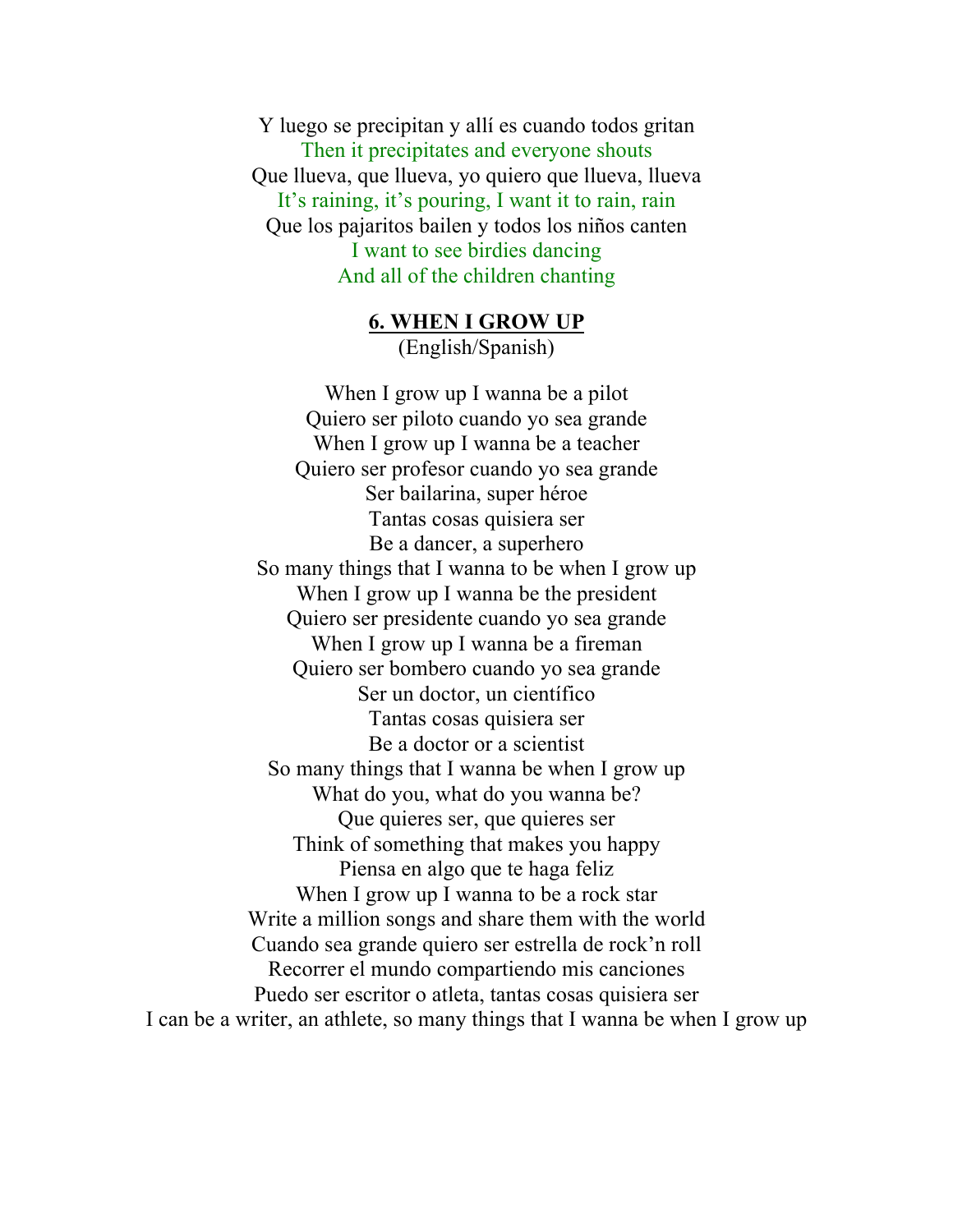### **7. LA IGUANA PEPA** (Spanish)

Desde la hamaca de mi jardín Veo un bello amanecer Lying in a hammock near my garden It's such a beautiful morning Mientras que el sol comienza a salir Yo tranquilita me tomó un café I'd relax and sip my coffee As the sun began to peek De repente la veo pasar A la Iguana Pepa con su caminar And then something caught my eye Pepa the Iguana strutting by Verde como las esmeraldas Moviendo su cola como si fuera una falda She looked so emerald green And moved her tail like she was the queen Y allí va, a comerse las flores de mi mamá Then went ahead And ate the flowers in my mom's garden bed Se come todas la bugambilias Las cayenas y las orquídeas, She ate the hibiscus and the orchids She ate all the bugambilia Va hasta el frutero de la cocina Y se dirige hacia la piscina In the kitchen she ate all our fruit And then headed out to the pool Allí en el agua se va a nadar Y en el techo se pone a asolear She splashes around and dives Then up in the roof she basks in the sun La Iguana Pepa que gustos se da Se cree la reina de este lugar. Not a single care in this world She acts like a queen running this place De repente la veo pasar A la Iguana Pepa con su caminar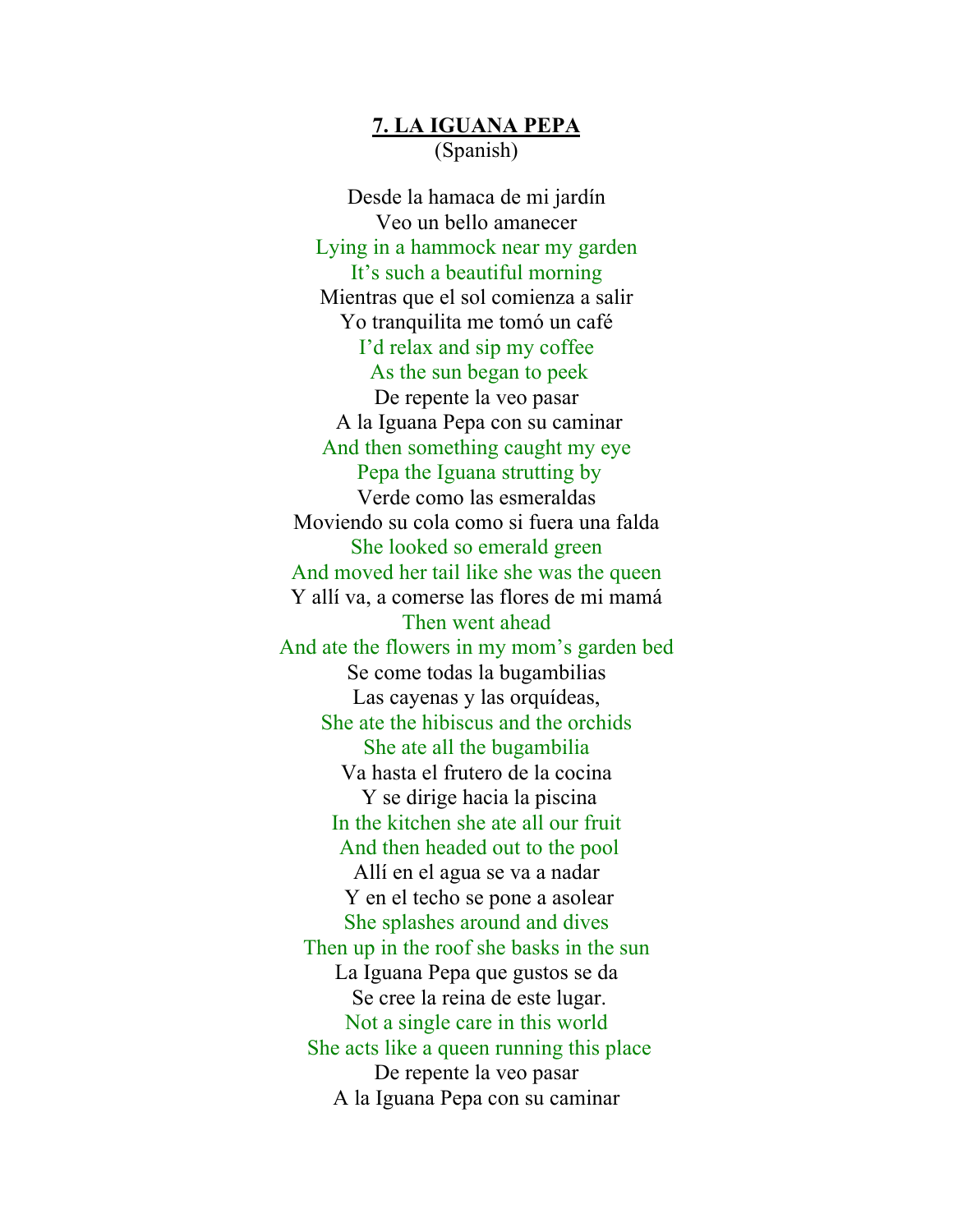And then again she caught my eye Pepa the Iguana strutting by Y allí va, a comerse las flores de mi mamá No, no, no, no Pepa Las flores no son ensaladas para iguanas Those flowers aren't salads for Iguanas No, no, no, no Pepa Vete ya, que mi mamá se va a enojar You'd better go now or my mom will get mad Hasta que mi mamá salió de la cocina Persiguiendo a Pepa furibunda ella decía Then my mom came out from the kitchen And followed Pepa saying, "Esa Iguana ha destruido mi jardín A escobazos yo le voy a dar su fin!" "That iguana has destroyed my garden I'm going to end you with this broom!" Corre, corre, corre Iguana Pepa Run, run, run Pepa Vete ya que mi mamá ya esta enojada You'd better go now 'cause my mom is really mad Y allá se va la iguana huyendo y asustada There she went, running for her life Ya se va y a la iguana pepa no la vi mas She left, and I never saw her again Si algún día ves un jardín sin flores lindas que lucir So if someday you see a garden With flowers that don't look so great Yo te aseguro que Pepa está allí Con panza llena y muy feliz I bet that Pepa is somewhere there With a big belly from all that she ate

> **8. OH MATH** (English)

Oh math, you've got many problems Yeah math, you've got many problems for me Don't mind the adding and the subtracting It's everything else in you that's distracting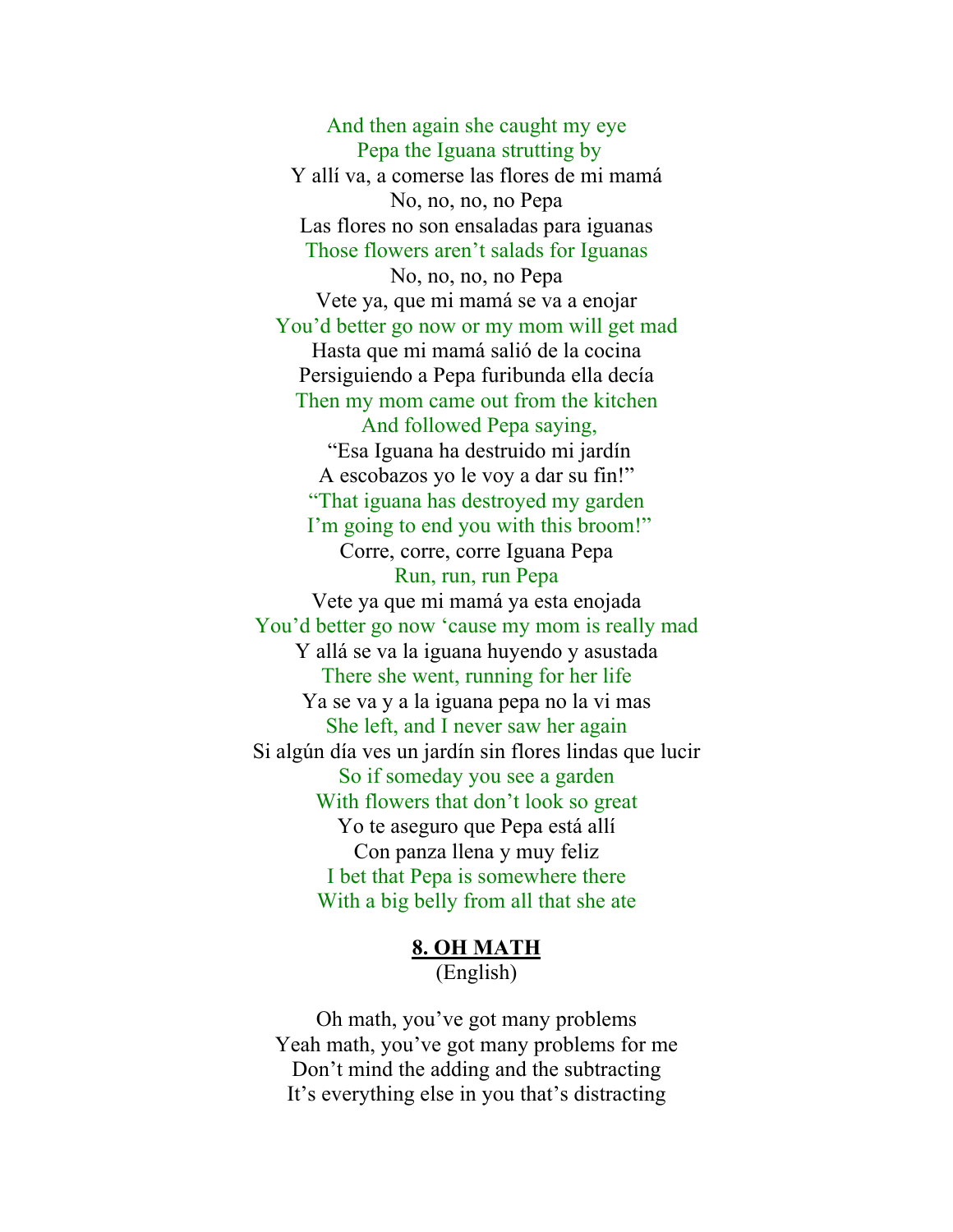For the first time ever, my grade is on the line Gonna lay it out for you in this song of mine I just can't find your X Y &Z And I'm all outta shape with your geometry I get so mixed up with all those coins What's with those decimals? Don't see the point You and I, we use to get along Now look at us, can you tell me what went wrong? 'Cause as the years passed by Your standards got too high And now I'm singing, wondering why, why? My time is flexible, can't you see? Those hands up on the clock don't look like hands to me Can't seem to get the hours or the minutes straight It's no wonder that I'm always running late It looks like we'll just have to reconcile 'Cause I know that numbers don't go out of style So please just break it down for me Don't wanna fight no more. Can't we agree? Oh math, don't want any problems Yeah Math, don't want any problems with you

> **9. ¿QUE ME DICES TU? (**English/Spanish)

What do you say, would you like to come out and play? It's such a beautiful sunny day. What do you say? Qué me dices tú, que quieres jugar conmigo? Es un día tan hermoso. Qué me dices tú? I know it's hard 'cause you can't understand But we can take it slow You can teach me Spanish And we can kinda just go with the flow Qué me dices tú, que quieres jugar conmigo? En este día tan hermoso. Qué me dices tú? So what do you say, would you like to come out and play? It's such a beautiful sunny day. Come on I'll show you the way No es tan difícil, si tu me puedes enseñar hablar ingles y podernos entender I think that we could be, creo que podremos ser Friends, amigos till the end/hasta el fin